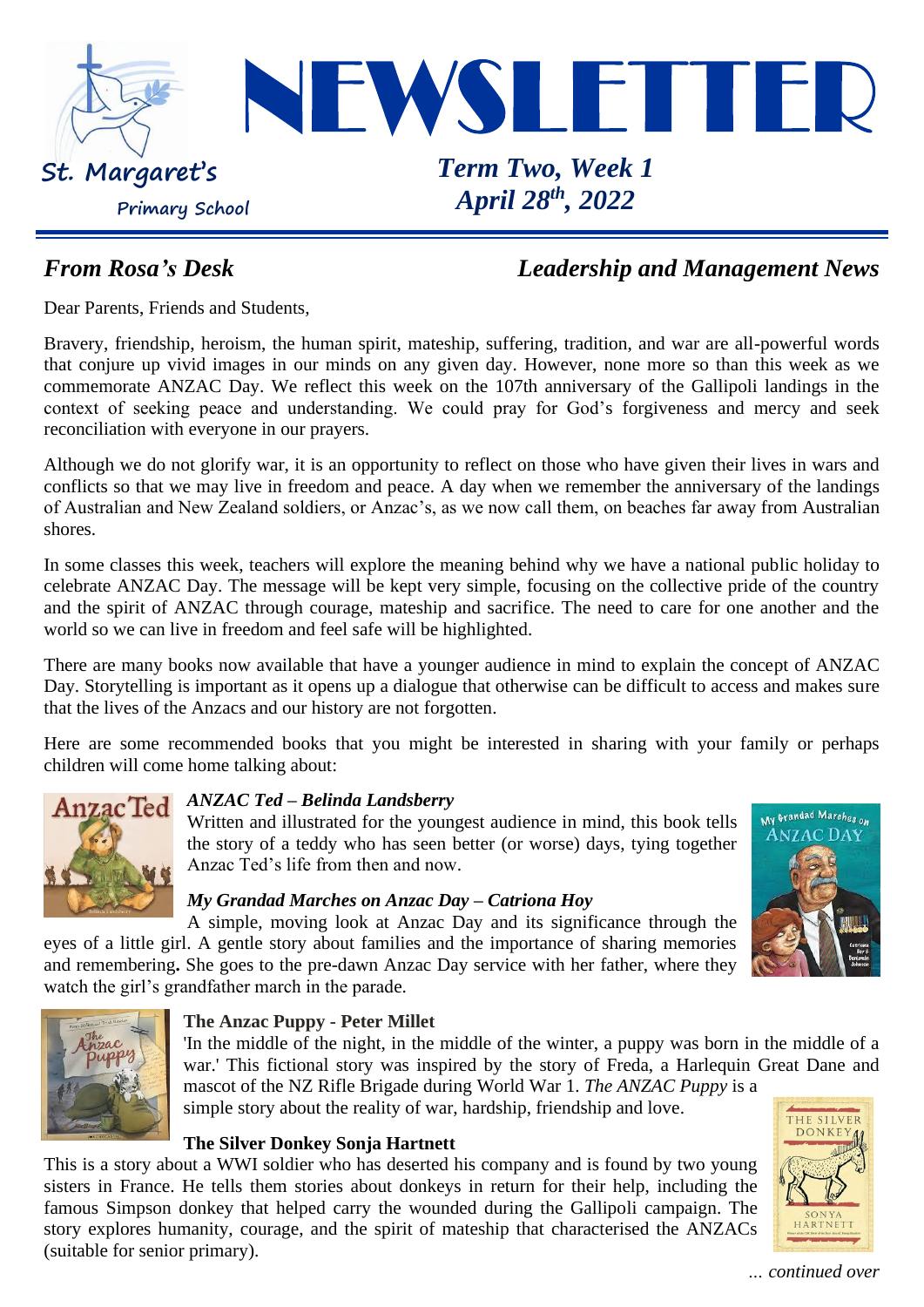

## *School Community News Personal Leave*

Fiona Dawson will be on personal leave for the next two weeks. Please respect Fiona's privacy as we keep her in our thoughts and prayers.

#### *Working Bee*

On Saturday, we had some very busy bees in our schoolyard, topping up our softfall in the adventure play area and lovely new sand for the sandpit. The work was very physical and probably required more 'helping hands' than expected. We hope to have all works completed by the end of the week.

Many thanks to the following families who volunteered their Saturday afternoon - **Fitzgerald, Babcock, Coots, Golding, Hanan and Martin**.

#### *Uniforms*

As a SunSmart school, our Policy identifies that in our school hats must be worn outdoors from **September until the end of April**. This means that children are required to wear their school hat until the beginning of next week, Monday May 2<sup>nd</sup>.

Winter uniform aligns with our SunSmart Policy, therefore students are expected to wear winter uniforms as of the beginning of next week, Monday May  $2<sup>nd</sup>$ .

#### Option 1 **Winter**

Navy trousers, pale blue polo shirt with school logo or skivvy, navy woollen school jumper with school logo, navy socks, black school shoes

#### Option 2 **Winter**

School kilt/pinafore, navy trousers, pale blue polo shirt with school logo or skivvy, navy school woollen jumper with school logo, navy socks or tights, black school shoes

#### *Sports Uniform*

**Option 1** - Navy blue polo shirt with school logo, navy track pants or shorts, school rugby top, navy socks, runners

**Option 2** - Navy blue polo shirt with school logo, navy track pants, shorts or netball skirt, runners, navy socks, school rugby top

#### *Final Enrolment Reminder for 2023*

Enrolment for the 2023 Year Prep students is well underway. This year, enrolment forms will be available at the school office for both new and current families or can be downloaded from the school's website (under policies and forms).

#### **Important Enrolment Dates:**

- **Current families** enrol their child by **Friday, April 29th**
- **First-round** enrolment offers will be forwarded home on **Friday, May 6th**
- Enrolments will **close on Thursday, May 27th**
- Parents will be notified of **second-round placements** on **Friday, May 28th**
- **New families** interested in enrolling their child at St Margaret's should notify the school and make an appointment to meet with the principal.

#### *Medication*

As an organisation Catholic Education is reviewing and updating the administration of medication in schools. Our current school practice is if your child requires medication to be administered at school or if medication doses change a Medical Authorisation form needs to be completed by the parent. These can be obtained electronically by either emailing Anne or Libby at the front office, or in the paper form directly from the front office.

#### *Sacrament of Baptism*

This term our school will be offering a program for school aged students who wish to join the Catholic faith but have not yet been baptized. This will take the form of extra classes to deliver the program and involve family commitment to one or instructional sessions as well. Upon completion of the program, students would be able to receive the Sacrament of Baptism at a Basilica mass (to be negotiated with the parish). This would also enable them to participate in the Sacraments of Reconciliation, Eucharist and Confirmation as provided by the school. Please email Marg if you are interested. [mdunn@smgeelongeast.com.au](mailto:mdunn@smgeelongeast.com.au)

Marg Dunn Religious Education Leader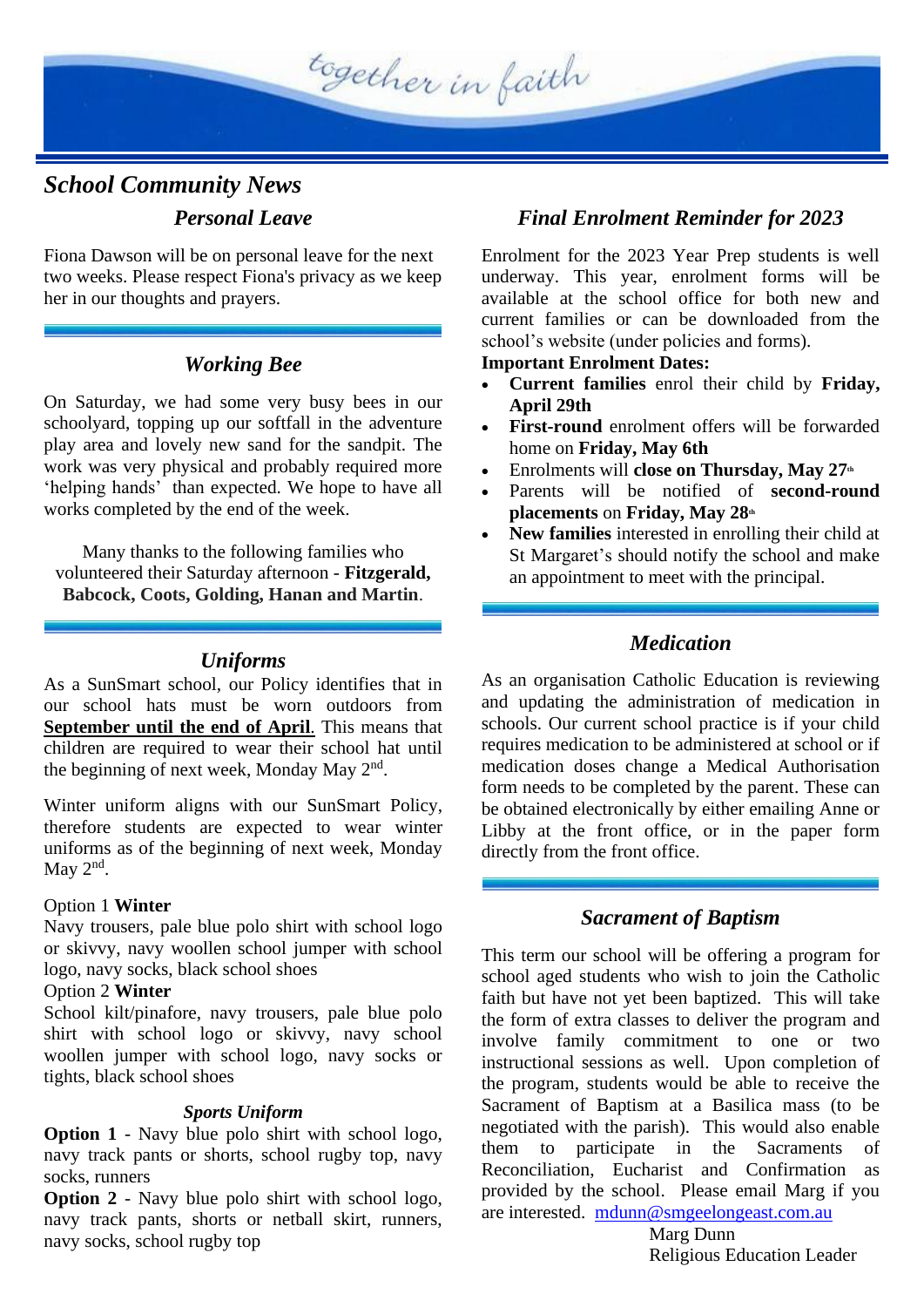

#### *School Community News*

#### **COVID Update** *(Information already shared via PAM or Seesaw)*

There are some important changes to COVIDSafe measures for schools that will apply from the start of Term 2.

#### **Face masks**

From 11:59 pm Friday 22 April, face masks, while recommended, are not required in any school setting. This means students in grades 3 to 6, staff and visitors in primary schools are no longer required to wear face masks. Any student or staff member who wishes to wear a mask may do so, including those who are medically at-risk.

#### **Rapid antigen test screening requirements**

Students who have tested positive for COVID-19, and have completed their 7-day isolation period, now do not need to undertake rapid antigen test (RAT) screening for 12 weeks after their release from isolation. This was previously 8 weeks.

#### **Household contacts**

Students who are household contacts of a COVID-19 case are not required to quarantine. They may return to school as long as they undertake rapid antigen tests (RAT) 5 times during their 7-day period. They are required to notify the school that they are a household contact.

Students aged 8 years and above who are household contacts are required to wear face masks when indoors at school unless they have a valid exemption.

If a student household contact returns a positive RAT result, they must isolate for 7 days.

#### **Vaccination requirements for visitors to schools**

Parents, carers and other adult visitors (not performing work) are no longer required to show evidence of two doses of the COVID-19 vaccine.

#### **RAT screening program reminder**

RATs will continue to be supplied for the first 4 weeks of Term 2 to support the early detection of COVID-19 in our school.

The testing recommendations will remain the same this Term for students and staff with:

- mainstream schools recommended testing at home twice a week
- specialist schools recommended testing 5 days a week at home due to the higher risk of severe illness for medically vulnerable children.
- As we approach winter and flu season, the vaccination of children aged 5 to 11 and booster shots for students 16+ remains the best way to ensure protection for students and staff.

•

If you have any concerns about getting your child vaccinated, please contact your GP or another health professional who can answer your questions.

Thank you for your ongoing support in keeping our school safe.

#### *Photos from the school sports*

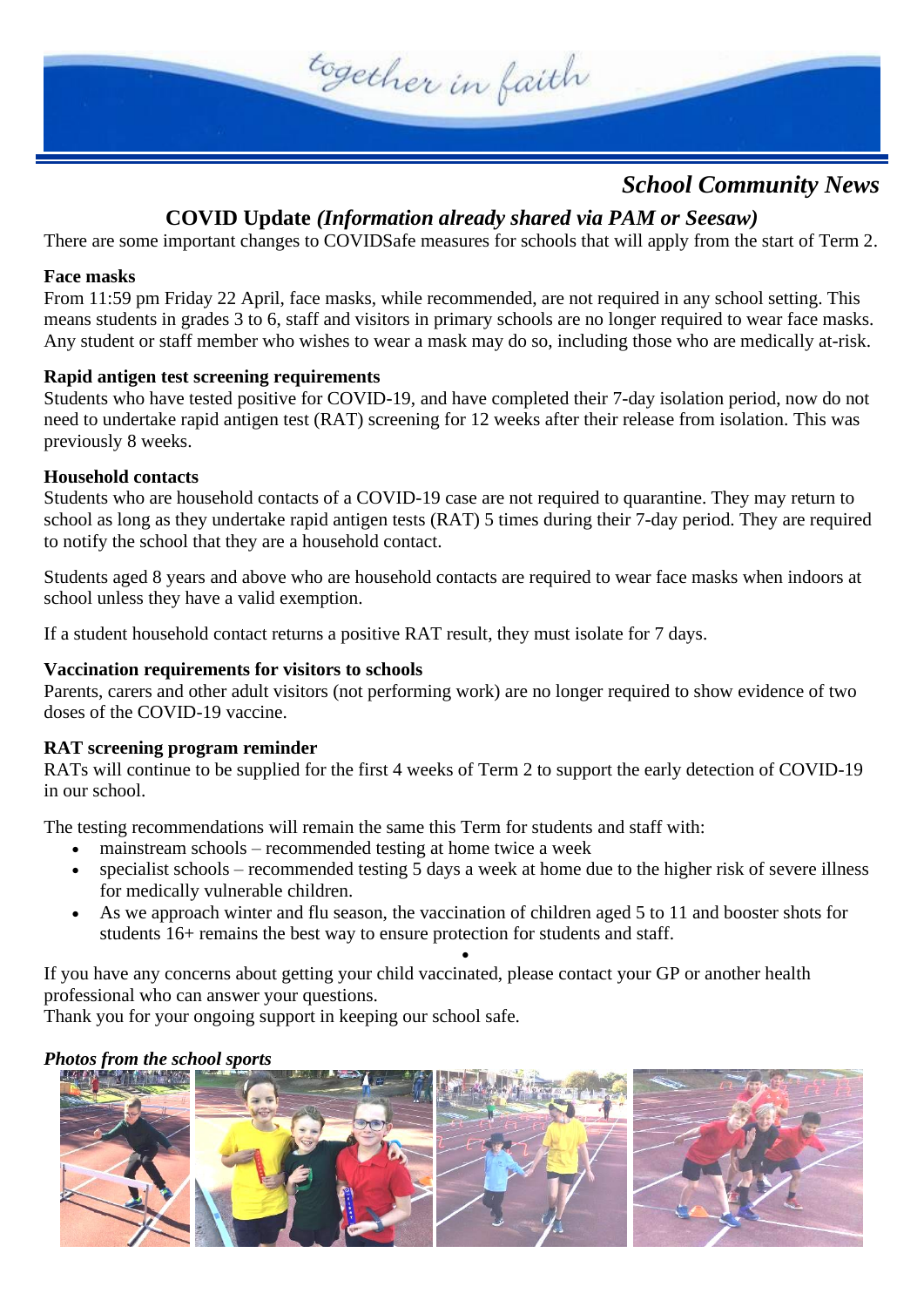

#### *School Community News Upcoming Dates*

#### *Mother's Day Stall Friday, May 6*

The Mothers' Day Stall will be held on next Friday, May 6th. We ask students to bring five dollars to purchase a special gift for their mother or special person in their life.

Parent helpers are welcomed to help the P&F hold this much valued annual event.

#### *Easter Raffle*

We had over 30 prizes for the Easter Egg Raffle, and we thank all those who donated easter eggs and goodies, and also thank everyone who purchased tickets. The raffle made \$1096 towards the P & F fundraising for the school.

Congratulations to our first three winners:

1st - George Vapp 2nd - Elijah Alwright 3rd - Zac Harvey

#### *Wildlife Photographer of the Year*

Don't miss your chance to visit the National Wool Museum to be amazed by the Wildlife Photographer of the Year Exhibition. The exhibition is on loan from London and features amazing images from all around the world.

WHEN: Now- until 15 May 2022 10am-3pm WHERE: National Wool Museum Wadawurrung Country, 26-32 Moorabool Street Geelong 3220

COST: Adult: \$10.00 Child: \$6.00 Concession: \$8.00 Family: \$30.00 (two adults and up to four children)

#### *May*

- 2 Begin wearing winter uniform
- 2 Preps Werribee Zoo excursion
- 2 Year 3/4 'Healthy Heroes' with Cats players
- 5 Cross Country District Sports
- 6 Mothers' Day Stall
- 6 Assembly Yr 5/6 presenting
- 10 16 NAPLAN (Years 3 & 5)
- 11 Bravehearts (anti-bullying) session for Prep/1/2
- 12 Parents and Friends' Meeting 7pm
- 19 Year 3/4 Excursion to the Otway Fly
- 20 Sushi Special Lunch
- 20 'Zoe's Fight' fundraiser
- 20 Assembly Yr 3/4 presenting
- 23 26 Year 5/6 Anglesea Camp

#### *June*

- 3 Assembly Yr 1/2 presenting
- 9 School Closure Day
- 23 Hot dog special lunch

#### *Pre-Service Teachers in Training*

If you see some new faces in the classrooms, they may be our visiting pre-service teachers in training. We welcome Bridget Hyland (Ned's room), James Chappell (Kellie H's room), Chloe Vieth (Joel's room), Emma D'ath (Ana and Patience's room), and hope their days with us are instructional and rewarding.

Easter Journey – learning about the Last Supper



St Margaret's Primary School 83 St Albans Road East Geelong 3219

Ph 5229 7453 Fax 5229 5531

Principal: Fiona Dawson [principal@smgeelongeast.catholic.edu.au](mailto:principal@smgeelongeast.catholic.edu.au) Office Manager: Anne Miller [amiller@smgeelongeast.catholic.edu.au](mailto:amiller@smgeelongeast.catholic.edu.au) Business Manager: Libby Fitzgerald [lfitzgerald@smgeelongeast.com.au](mailto:lfitzgerald@smgeelongeast.com.au) Parish Priest: Father Jim Clarke [frj@stmarysgeelong.com.au](mailto:frj@stmarysgeelong.com.au)